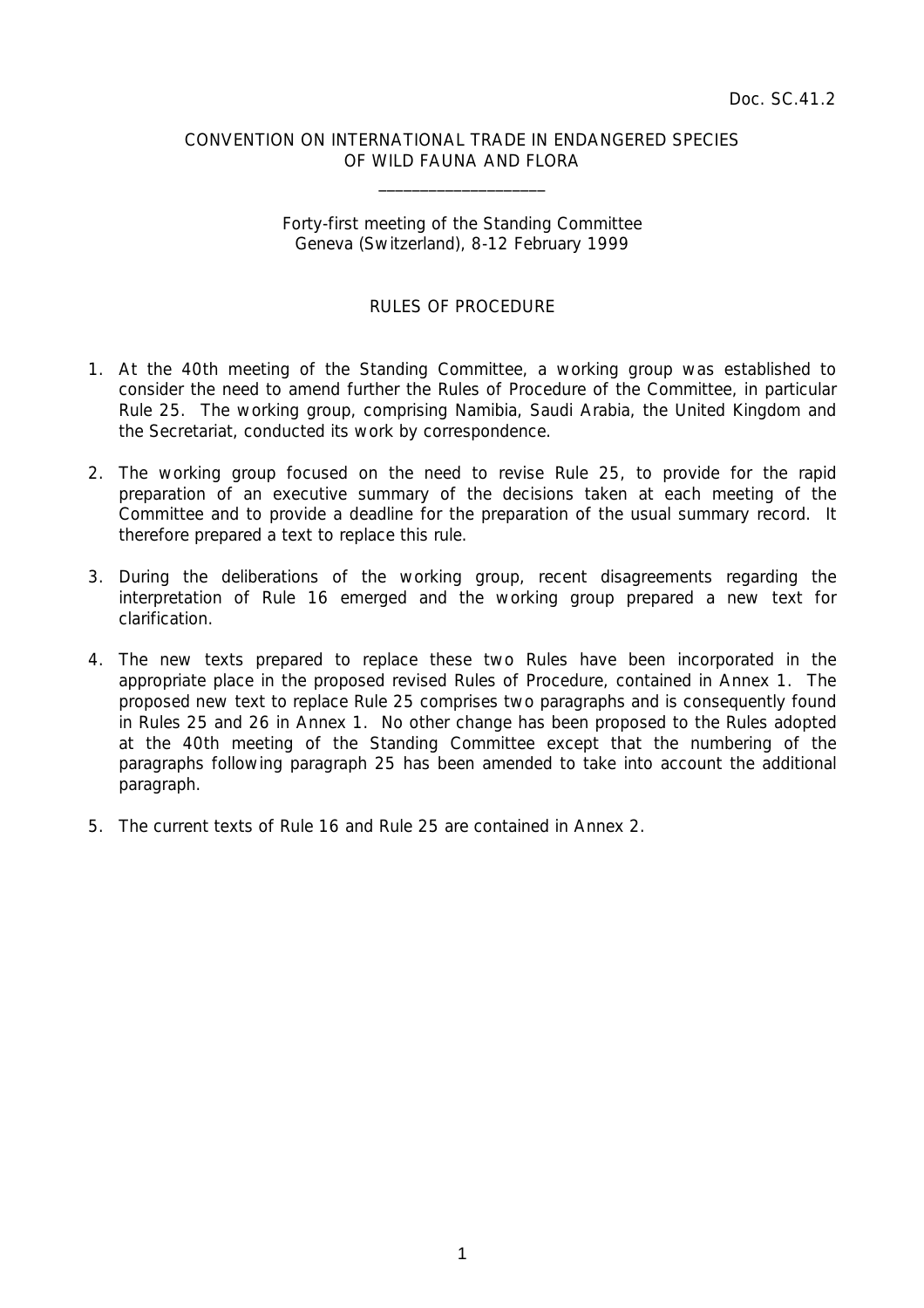# Doc. SC.41.2 Annex 1

## RULES OF PROCEDURE OF THE STANDING COMMITTEE

## **Representation and Attendance**

### Rule 1

Each member of the Standing Committee shall be entitled to be represented at meetings of the Committee by a Representative and an Alternate Representative. Each member shall also designate a person with whom communications regarding the work of the Committee should be conducted between meetings of the Committee and an alternate.

## Rule 2

If a regional member is not represented at a meeting, its alternate member shall be entitled to represent the region.

## Rule 3

The Representative shall exercise the voting right of a member or alternate member. In his/her absence, the Alternate Representative shall act in his/her place. Only members or alternate members representing the six regions shall have the right to vote, except in the case of a tie vote when the Depositary Government shall have the right to vote to break the tie.

## Rule 4

Parties not members of the Committee shall be entitled to be represented at meetings of the Committee by observers who shall have the right to participate but not to vote.

## Rule 5

The Chairman may invite any other person or a representative of any country or organization to participate in meetings of the Committee as an observer without the right to vote.

## **Credentials**

## Rule 6

The Representative or, in his/her absence, the Alternate Representative of a member shall, before exercising the voting rights of the member at a meeting and before making any intervention, have been granted powers by or on behalf of a proper authority enabling him or her to represent the member at the meeting.

## Rule 7

Any observer representing a Party or an organization shall, before making any intervention in a meeting, have been granted powers by or on behalf of a proper authority enabling him or her to represent the Party or organization at the meeting.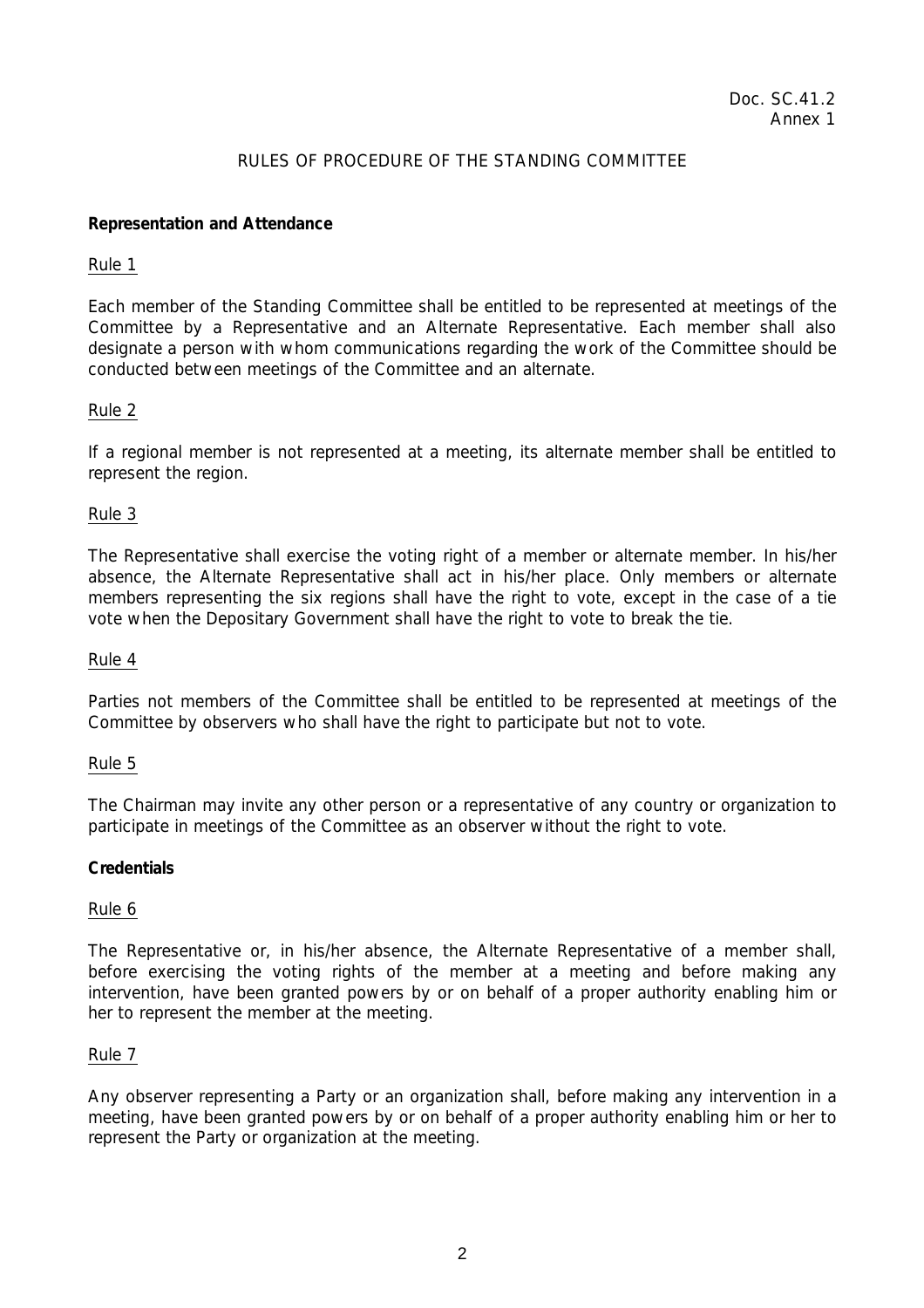## Rule 8

The credentials required under Rules 6 and 7 shall be presented to the Secretariat of the Convention, which shall review the credentials and report to the Committee at the earliest opportunity, indicating whether credentials have been presented for each participant and the form of the credentials received, drawing attention to any potential problems.

## Rule 9

On the basis of the report of the Secretariat, the Committee shall decide whether to accept the credentials presented and whether any of them require further review by members of the Committee. In the latter case, a Credentials Committee of not more than three Representatives of members, or their Alternates, shall examine the credentials requiring further review and shall report thereon to the meeting. Credentials in the form of a letter from the Minister for Foreign Affairs or the Minister responsible or the Director of the Management Authority or a *note verbale* from a permanent mission may be accepted. Credentials shall however not be accepted if they have been signed by the person whom they accredit. Credentials may be valid for more than one meeting if this is specified in the text thereof.

### Rule 10

Pending a decision on their credentials, representatives of members and observers may participate provisionally in the meeting.

### **Officers**

### Rule 11

During each regular meeting of the Conference of the Parties, the regional members of the Committee shall elect its Chairman, Vice-Chairman and Alternate Vice-Chairman from among the regional members.

#### Rule 12

The Chairman shall preside at meetings of the Committee, approve the provisional agenda prepared by the Secretariat and maintain liaison with other Committees between meetings of the Committee. He/she shall represent the Committee and the Parties as required within the limits of the Committee's mandate, and shall carry out such other functions as may be entrusted to him/her by the Committee.

#### Rule 13

The Vice-Chairman and the Alternate Vice-Chairman shall assist the Chairman in his/her functions, and shall act on his/her behalf at meetings in the absence of the Chairman.

#### Rule 14

The Secretariat of the Convention shall service and act as secretary for meetings of the Committee. However, in the event of a closed session, the meeting shall provide for its own rapporteur, if needed.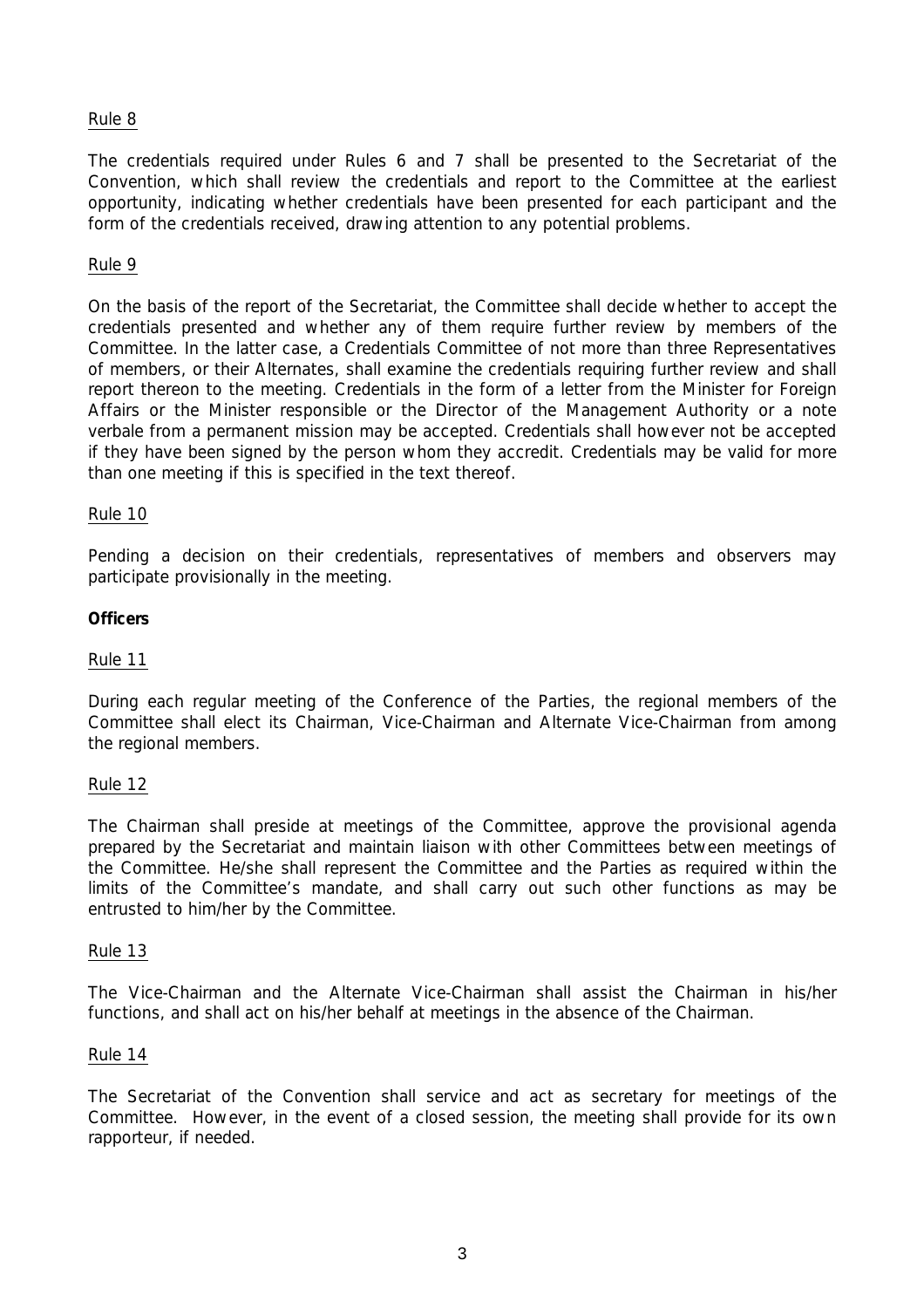# **Meetings**

# Rule 15

The Committee shall normally meet at least once every year.

# Rule 16

Meetings of the Committee shall be called at the request of the Chairman or of all the regional members of at least three regions.

# Rule 17

The time and place of meetings shall be determined by the Chairman.

# Rule 18

Notice of meetings shall normally be given by the Secretariat at least 75 days, and in case of emergency meetings at least 14 days, in advance of the meeting.

## Rule 19

Documents to be considered at a meeting shall normally be provided to the Secretariat at least 60 days before the meeting where they are to be discussed.

# Rule 20

The Secretariat shall distribute documents for any meeting at least 45 days before the proposed date of the meeting where they are to be discussed. The documents shall be provided to all members of the Committee, to all Parties that may be directly affected by any discussion of the documents and to all Parties that have informed the Secretariat of their intention to be represented at the meeting.

## Rule 21

A quorum for a meeting shall consist of Representatives or Alternate Representatives of seven regional members or alternate regional members from at least four regions. No decision shall be taken at a meeting in the absence of a quorum.

## Rule 22

Decisions of the Committee shall be taken by consensus unless a vote is requested by the Chairman or by Representatives or Alternate Representatives of regional members or alternate regional members from two regions.

## Rule 23

In the case of a vote, the decision of the Committee shall be taken by a simple majority of the regional members or alternate regional members voting. In the case of a tie, the motion shall be considered as rejected unless the tie is broken by the vote of the Depositary Government.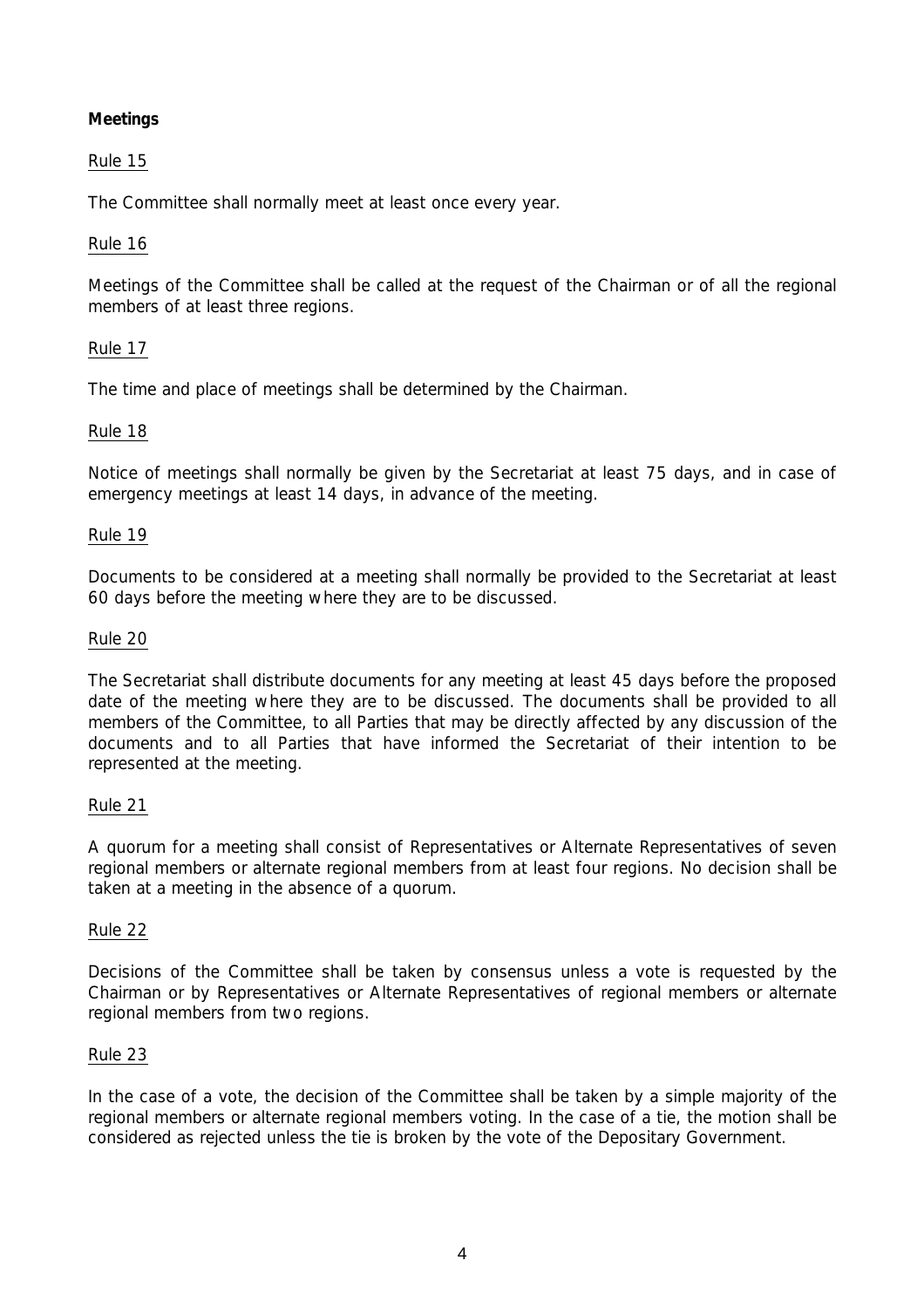## Rule 24

At the request of the Chairman or of any Representative or Alternate Representative the Committee shall decide by a vote whether the discussion of any particular subject shall be held in closed session; any such vote shall be decided by a simple majority. Parties represented at the meeting by observers shall be entitled to be represented at closed sessions.

## Rule 25

A concise executive summary of the decisions of the Standing Committee shall be prepared by the Secretary before the closure of each meeting of the Standing Committee.

### Rule 26

A summary record of each meeting shall be prepared by the Secretary and sent to the Parties represented at the meeting within 40 days. The Secretary shall take into account the comments received within 20 days of the circulation and shall communicate the final summary record to all Parties after it is approved by the Chairman.

### Rule 27

The working languages of the meetings of the Committee shall be English, French and Spanish.

### **Communication Procedure**

### Rule 28

Any member may submit a proposal to the Chairman for a decision by postal procedure. The Chairman shall send the proposal to the Secretariat for communication to the members, who shall comment within 40 days of the communication of the proposal; any comments received by the Secretariat within this time limit shall also be so communicated to the members.

#### Rule 29

If no objection from a regional member to a proposal is received by the Secretariat within 25 days of the date when the results of the consultation on the proposal were communicated to the members, the proposal shall be considered as adopted, and notice of the adoption shall be given to all members.

#### Rule 30

If any regional member objects to a proposal within the applicable time limit, the proposal shall be put to a vote. The proposal shall be considered as decided by a simple majority of the regional members. If no majority is achieved, the proposal shall be referred to the next meeting of the Committee.

#### **Final Provisions**

## Rule 31

Any working document submitted for consideration by the Committee may be classified as "Restricted" or "Confidential" by the Secretariat when it determines that the document contains information that might be detrimental if disclosed to non-Parties or to organizations;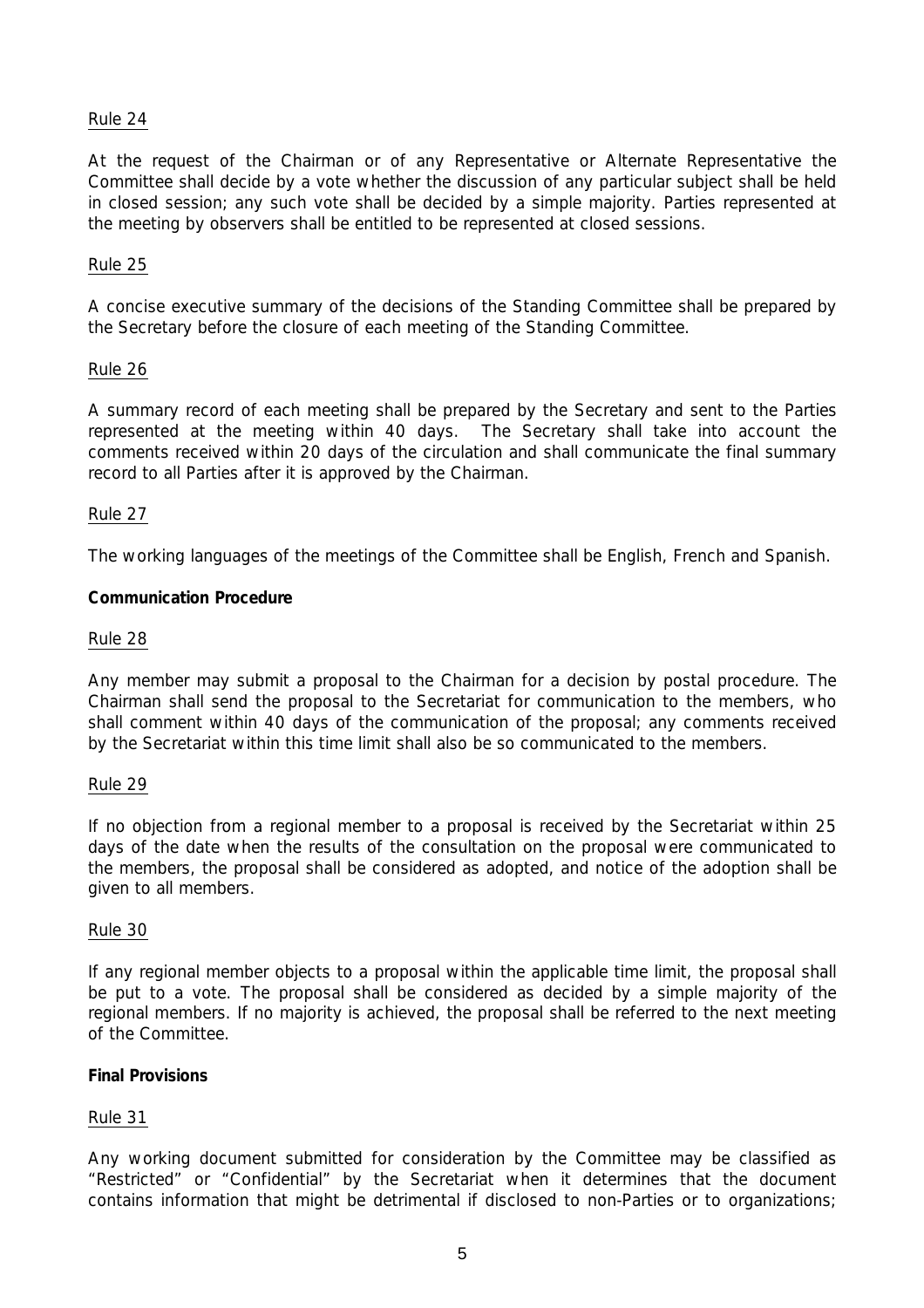Parties should use their best efforts to maintain such restriction or confidentiality unless the classification has been removed by the Secretariat or the Committee.

# Rule 32

In matters not covered by the present Rules, the Rules of Procedure as adopted by the last regular meeting of the Conference of the Parties shall be applied *mutatis mutandis*.

# Rule 33

These Rules shall come into force on adoption by the Committee, and may be amended by the Committee as required.